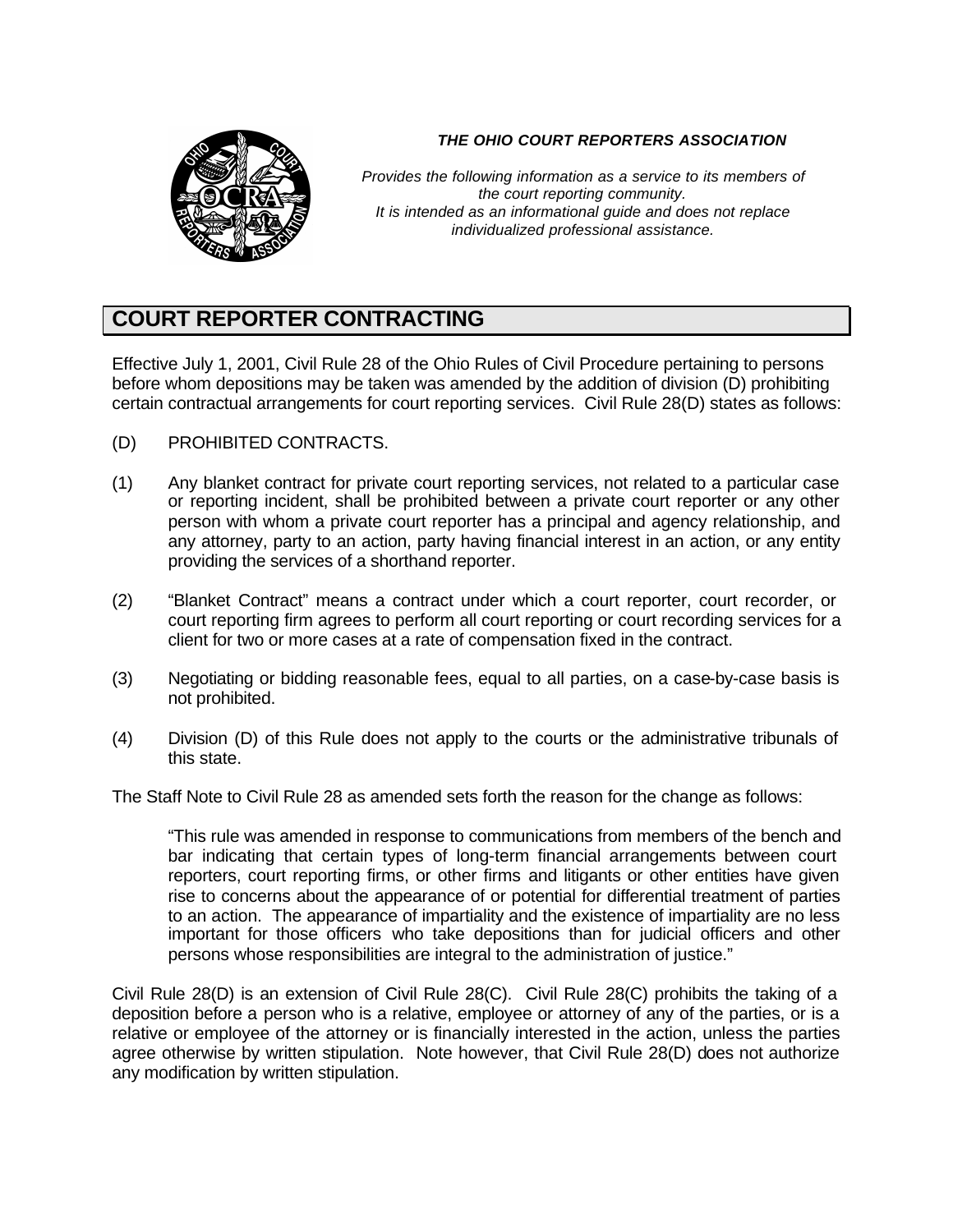The role of the court reporter in the litigation process is to accurately record proceedings, including in particular, oral depositions. The integrity of the deposition process is based upon the neutrality and independence of the court reporter and the unbiased and impartial recording of testimony taken during the course of a deposition. Any practice, procedure or contract which impairs the integrity of the court reporter, or which creates a perception of partiality impairs the administration of justice.

Generally, the court reporter's services are retained on a case-by-case basis. In recent years, certain entities have contracted with third party entities for the purpose of providing court reporting services in numerous cases. The contract may have a term of one or more years.

Contracts for court reporting services encompassing more than one case have been perceived as impairing the neutrality and independence of the court reporter because of the longer-term financial arrangement which does not exist when the court reporter is retained on a depositionby-deposition or case-by-case basis.

Judicial organizations such as the American Judges Association and the National Conference of Metropolitan Courts adopted resolutions endorsing restrictions on any court reporter contract which could create an appearance of partiality. The American Judges Association resolution was adopted April 24, 1998<sup>1</sup> and the National Conference of Metropolitan Courts resolution was adopted February 1, 1999.²

In addition to Ohio, at least 19 other states have enacted legislation or adopted rules limiting, prohibiting or requiring disclosure of contract arrangements.<sup>3</sup>

Neither Civil Rule 28(C) nor Civil Rule 28(D) expressly encompasses an enforcement mechanism. However, as stated in the Staff Note to Civil Rule 28: "The prohibition in division (D), like the pre-existing prohibitions in division (C), is enforceable by the court in which the underlying action is pending. Enforceability is implicitly recognized by Civ. R 32(D)(2), which requires reasonable diligence of a party in raising a disqualification issue." In the event there is a violation of Civil Rule 28(C) and (D) it would be incumbent upon one of the parties to the litigation by and through their attorney to seek an order precluding the use of the deposition, or other remedy. See *Ott v. Stipe Law Firm*, 169 F.R.D. 380 (E.D. OK 1996). See also *Gale v. National Transp. Co*., 7 F.R.D. 237 (D.N.Y. 1947); *Michels v. Ripley*, 1 F.R.D. 332 (D.N.Y. 1939).

Notice of the court reporter's compliance with Civil Rule 28(C) and (D) can be monitored by a modification to the transcript certification currently used by court reporters in Ohio. The current certification pertains to Civil Rule 28(C) and should be modified to not only encompass Civil Rule 28(C) but to also include Civil Rule 28(D) and could read as follows:

"The undersigned court reporter hereby certifies that:

- 1. I am not a relative, employee of or attorney for any of the parties in the abovecaptioned action;
- 2. I am not a relative or employee of an attorney of any of the parties in the abovecaptioned action;
- 3. I am not financially interested in the action;
- 4. I am not, nor is the court reporting firm with which I am affiliated, under a contract as defined in Civil Rule 28(D)."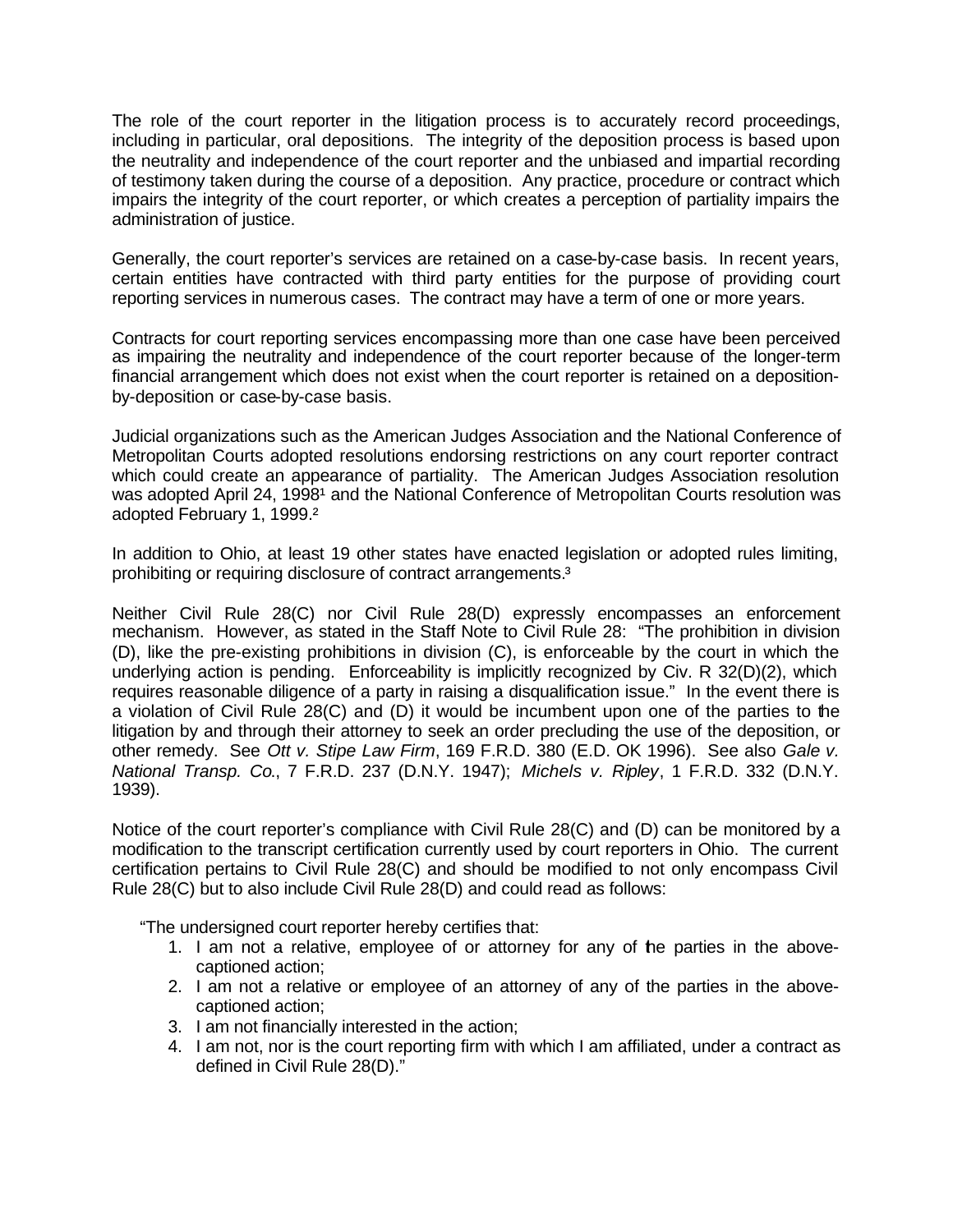Court reporters should voluntarily submit the Certificate of Compliance. Moreover, the attorneys involved in the case should be vigilant in obtaining the Certificate. If the Certificate is not in compliance, or is not provided by the court reporter, the attorney should inquire as to why it is not in compliance or why it has not been provided and if appropriate, assert an objection to the deposition and seek judicial intervention.

<sup>1</sup> WHEREAS, court reporters are officers of the court whose impartiality, as with judges, must remain utterly beyond question in order to ensure the enduring confidence and faith from which our judicial system derives its legitimacy; and

WHEREAS, some court reporting firms are contracting directly with the parties in interest in litigation, thereby circumventing counsel and their related ethical obligations to the courts; and

WHEREAS, those arrangements allow the parties in interest to directly control the terms and conditions of the court reporting services in a manner sometimes indistinguishable from an employer-employee relationship; and

WHEREAS, certain of these contracting arrangements require court reporters to provide special services to the paying party in interest that are not available to the opposing parties in the litigation; and

WHEREAS, the National Court Reporters Association has adopted a resolution to lobby at the state and federal level and work with its affiliated organizations and coalitions at the state level, to seek the enactment of laws and court rules that will limit or prohibit contracting arrangements in order to maintain the impartiality and independence of court reporters in their capacity as officers of the court; and

WHEREAS, numerous states (including, Hawaii, Georgia, Utah, Louisiana, New Mexico, Nevada, West Virginia, Texas, Kentucky, Michigan, New Jersey, Alabama, Massachusetts, Montana, Rhode Island, and Ohio) have recently enacted or are considering laws or court rules that prohibit or strictly regulate contracting arrangements between parties in interest in litigation and court reporters to ensure the impartiality of the court reporting profession specifically and the integrity of the court generally;

NOW, THEREFOR, BE IT RESOLVED, that the American Judges Association endorses legislative and judicial efforts to prevent parties in interest from establishing and direct financial or other relationships with court reporters which could create an appearance of partiality that is inimical to the public's faith in the fairness and impartiality of the judicial system. Unanimously adopted April 24, 1998, Portland, Oregon.

²WHEREAS, The National Conference of Metropolitan Courts seeks to promote the independence and neutrality of all court officers and urges that any appearance of impropriety and bias in the judicial process be avoided.

AND WHEREAS, court reporters function as officers of the court,

AND WHEREAS, some court reporters and court reporting firms have entered into exclusive contract with parties and/or parities interested in litigation and such contract appear to compromise the neutrality of such court officers and negatively affect the public's confidence in the judicial process;

AND WHEREAS, the National Court Reporters Association has resolved to support legislative efforts to oppose and limit contracting arrangements in order to maintain the impartiality and independence of all court reporters,

AND WHEREAS, legislation has been enacted in various jurisdictions to prohibit or limit contracting arrangements between parties in interest or their attorneys and court reporters, or require full disclosure to all such contracting arrangements,

NOW, THEREFORE, BE IT RESOLVED, that the National Conference of Metropolitan Courts fully endorses the efforts of the National Court Reporters Association in its efforts to seek the limitation of exclusive court reporting contracts and its efforts to maintain and preserve the integrity and impartiality of the judicial process. Dated February 1, 1999.

³*See* Section 22 of the regulations of the Board of Certified Court Reporter Examiners adopted by the Supreme Court of Ark. On March 4, 1999; CAL. CODE OF CIV. PROC., § 2025(k); 15 GA. CODE ANN. § 15-14-37 as amended July 1, 1999; 32 HAW. REV. STAT. § 606-13.6 eff. July 1, 1996; IND. CODE ANN. §§ 33-15-27-2 and 33-15-27-5; KY. REV. STAT. ANN. § 454.280, eff. July 15, 1998; LA. CODE CIV. PROC. ANN. art. 1434(A); MICH. COMP. LAWS § 1491, eff. July 10, 1998; Rule 28.03 of the Minnesota Rules of Court as amended in 1988and MINN. STAT. § 486.10 eff. Aug. 1, 1999; NEV. ADMIN. CODE